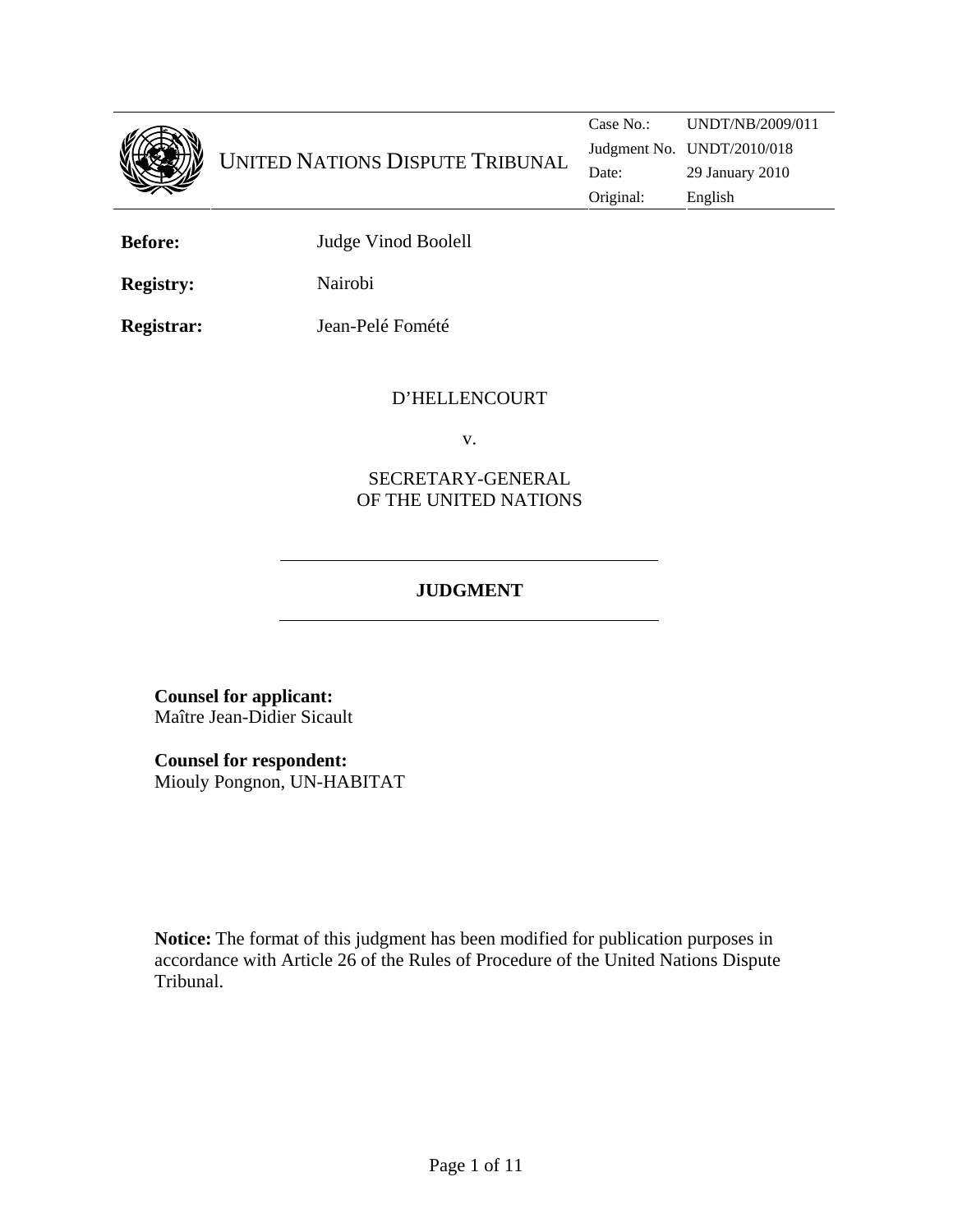#### **Introduction**

- 1. This case concerns a staff member of the United Nations Office for Human Settlements (UN-HABITAT) who is contesting a decision taken on 21 October 2008, by the Director of the Regional Office Asia-Pacific (ROAP), UN-HABITAT, alleging that the Respondent transferred the responsibilities incumbent to [her] post, as Country Programme Manager (CPM) in Afghanistan, to an *ad interim* Deputy Country Programme Manager (DCPM) and that this decision is prejudicial to her.
- 2. The Applicant prays the Tribunal to order that:
	- a. The Applicant be restored in all the functions and authority corresponding to the post she occupies;
	- b. That benefits corresponding to her promotion be paid;
	- c. That she be granted a contract renewal until the date of her mandatory age of retirement;
	- d. That she be fully compensated for the prejudice suffered in the amount of 18 months of her gross salary with post adjustment and other allowances, plus her legal costs.

## **Facts**

3. The Applicant worked with several United Nations agencies such as the United Nations Development Fund for Women (UNIFEM), the United Nations Children's Fund (UNICEF), the United Nations Office on Drugs and Crime (UNODC) and the United Nations Development Programme (UNDP) in Tajikistan and Afghanistan between 1999 and 2007. Thereafter, the Applicant joined UN-HABITAT on 12 February 2007, at the L-5, step 5 level, under a one-year intermediate contract as CPM in Afghanistan. On 12 February 2008, her contract was extended for one year.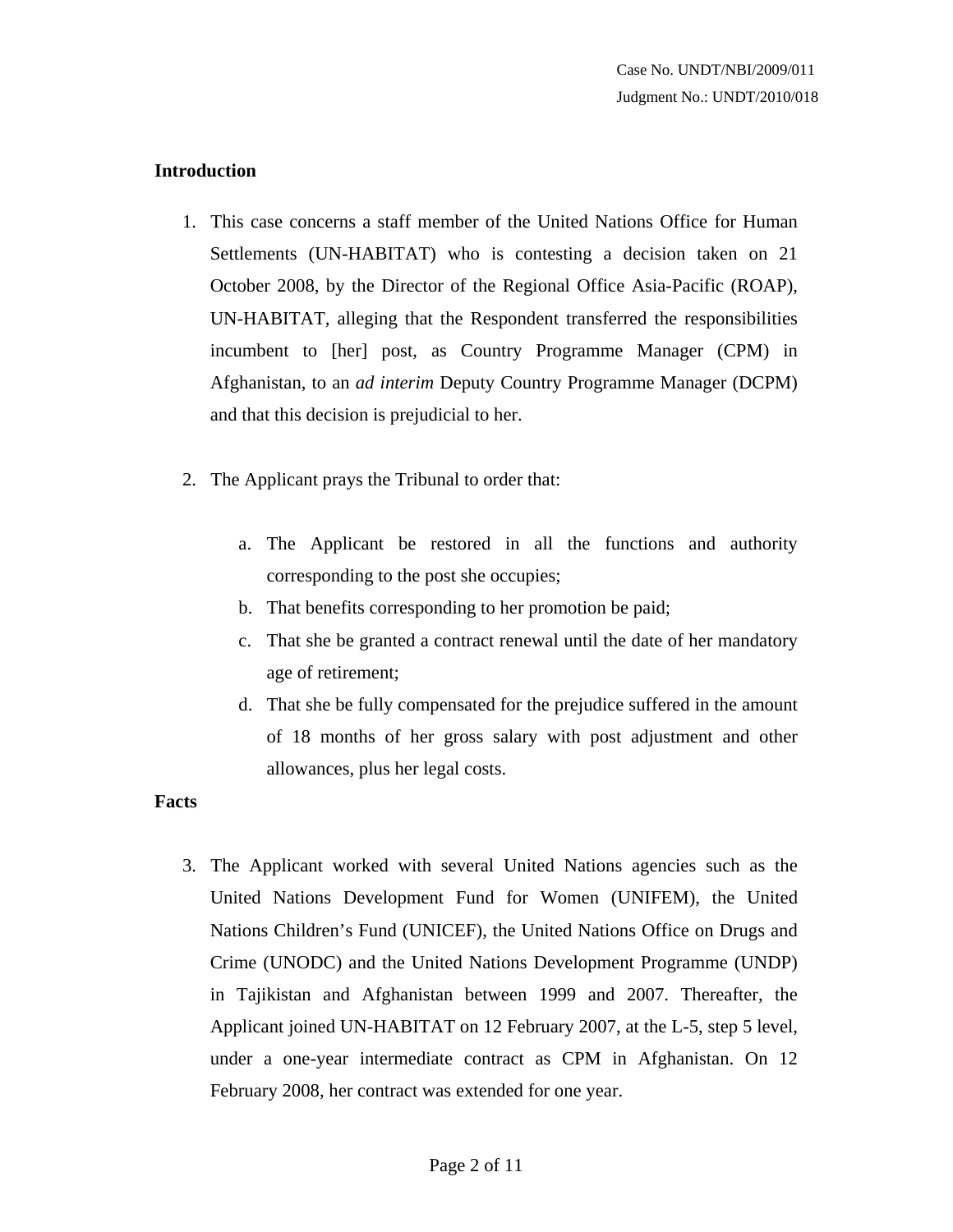- 4. By memorandum dated 8 April 2008, the Director of the ROAP recommended that the Applicant's level be upgraded from L-5 to L-6.
- 5. On 21 October 2008, the Director of UN-HABITAT/ROAP issued a memorandum on "Interim Administrative Arrangements" advising the Senior Management Team that, during the process of selecting a candidate for the position of DPCM, he had designated Mr. [X] to act as DPCM effective 21 October 2008.
- 6. On 19 December 2008, the Applicant requested the Secretary-General to review the decision to appoint a DPCM as of 21 October 2008. The Applicant did not receive any reply from the Secretary-General.
- 7. On 27 March 2009, the Applicant submitted a statement of appeal to the Nairobi Joint Appeals Board (JAB) in which she contested the decision of 21 October 2008, following which the Respondent submitted his reply to the Applicant's statement of appeal on 2 June 2009.
- 8. On 1 July 2009, this matter was transferred to the United Nations Dispute Tribunal (UNDT) in accordance with ST/SGB/2009/11. On 8 July 2009, the Applicant was informed that her appeal, then pending before the Nairobi JAB, had been transferred to the UNDT.
- 9. On 17 July 2009, Counsel for the Applicant submitted observations to the Respondent's reply dated 2 June 2009.
- 10. On 5 November 2009, Counsels were invited to attend a status conference, following which Counsel for the Respondent submitted on 19 December 2009 a statement of "undisputed facts" and a motion on the non-receivability *ratione materiae* of this application. Counsel for the Applicant contested the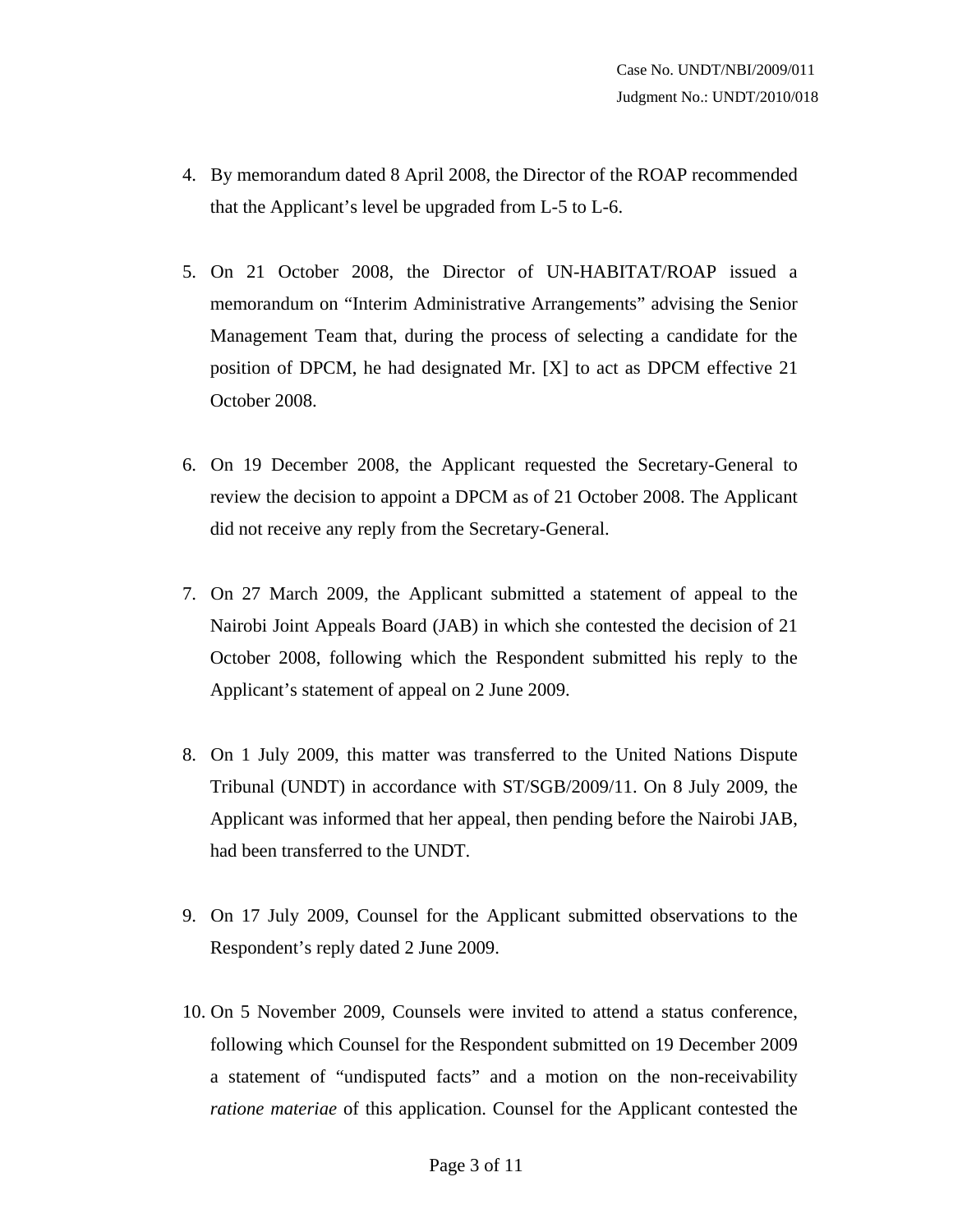Respondent's presentation of "undisputed facts" and argued that the case was receivable.

#### **Applicant's Submissions**

- 11. On the issue of receivability, the Applicant avers that the challenged decision undoubtedly breached the right of an employee of an organization to a proper administrative position. A staff member should both hold a post and perform the duties pertaining thereto. The Applicant further argues that the impugned decision unnecessarily harmed her in breach of a general principle of law stressing the duty that any international organization owes its staff to treat them with respect for their dignity and good name. Therefore, in the Applicant's view, the impugned decision affects her terms of appointment.
- 12. The Applicant argues that her performance has always been very wellappreciated. In a memorandum to the Executive Director (ED) dated 8 April 2008, the Director praised her performance and recommended her for promotion to the L-6, which was approved by the ED on 20 May 2008. The said promotion has, however, never been implemented.
- 13. The Applicant claims that, as a result of the challenged decision, her responsibilities were progressively reduced thereby affecting her dignity and good name, as well as her career prospects.
- 14. The Applicant prays the Tribunal to restore the Applicant in all the functions and authority corresponding to the post she held; that benefits corresponding to her promotion be paid; that she be granted a contract renewal until the date of her mandatory age of retirement; that she be fully compensated for the prejudice suffered in the amount of 18 months of her gross salary with post adjustment and other allowances, plus her legal costs.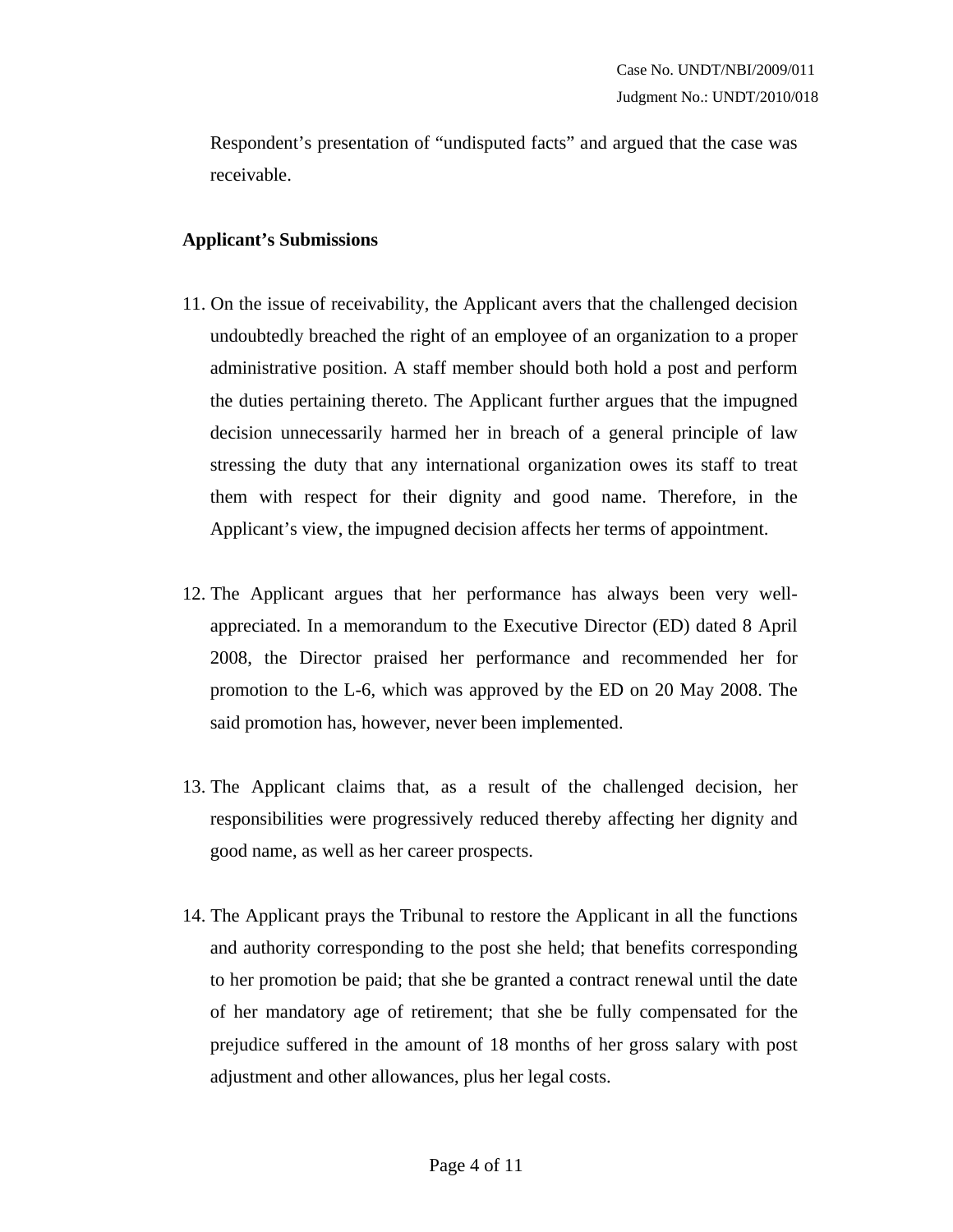### **Respondent's Reply**

- 15. In response to the Applicant's contentions, the Respondent argues that, given the broad discretion the Secretary-General enjoys in assigning activities to staff members, there is a longstanding jurisprudence from the United Nations Administrative Tribunal (UNAT) stating that the Secretary-General's assignments to staff may only be vitiated upon a showing that it was motivated by impermissible or extraneous considerations (UNAT Judgments No. 362, *Williamson* (1986); No. 469, *Lackner* (1987); No. 834, *Kumar* (1997); No. 1069, *Marshashi* (2002).
- 16. In the present case, the Respondent states that the need for the recruitment of a DCPM was recognized by the Applicant and was fully justified on the basis of the tripling of the budget of the UN-HABITAT programme in Afghanistan by March 2008. The decision to appoint a DCPM was, therefore, a valid exercise of administrative authority.
- 17. The Respondent did not injure the Applicant's rights as a staff member and further claims that there is no evidence which indicated that the decision to change the Applicant's duties and appoint a DCPM was tainted by prejudice, discrimination or other improper motive, or in violation of the applicable procedures.
- 18. In the Respondent's view, the Applicant has made no attempt to allege any facts to demonstrate that UN-HABITAT's decision to appoint a DCPM affected her terms of appointment in any way. The Applicant has made no allegation or produced any documentation showing that her terms of employment were affected by the impugned decision. She did not refer to any single rule or regulation to prove the vitiation of the decision to appoint a DCPM. Instead, the Applicant alleges breaches of "general principles of law".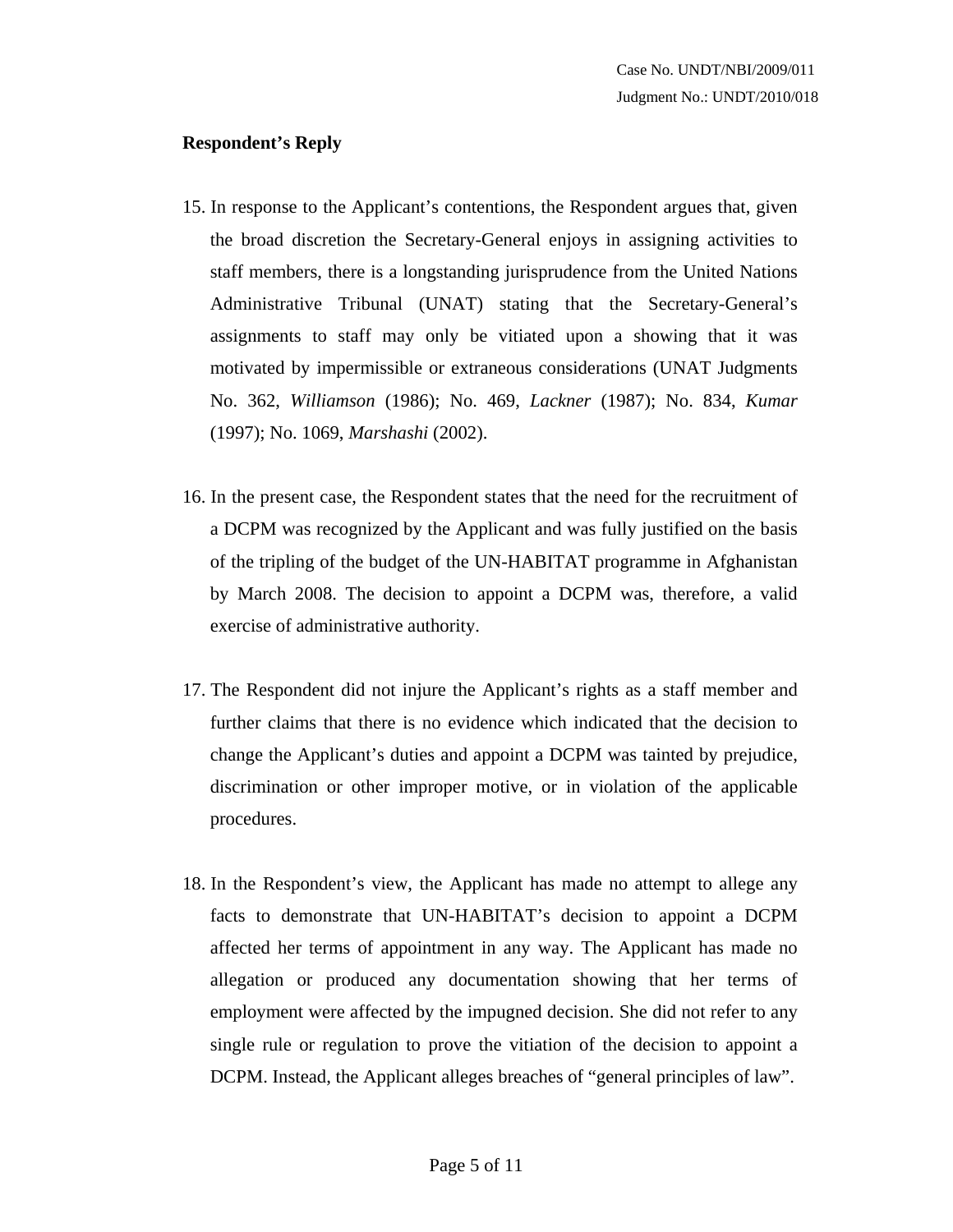- 19. The Respondent avers that the decision did not amount to a hidden sanction. The impugned decision was taken in the best interests of the Organization. The Applicant's dignity and professional reputation were not harmed by the implementation of the contested decision. The Respondent argues that this case lacks merit.
- 20. Concerning the Applicant's contract of employment, the Respondent recalls that the Applicant does not have a right to be granted a contract renewal until the date of her mandatory age of retirement. The Applicant holds a fixed-term contract, which does not carry any expectancy of renewal or of conversion to any other type of appointment.
- 21. The Respondent prays the Tribunal to find this application non-receivable *ratione materiae* and reject this case in its entirety.

#### **Review of the Case by the Tribunal**

- 22. The Respondent challenges the jurisdiction of this Tribunal to entertain this application. The Respondent argues that the impugned decision was not an administrative decision falling within the purview of Article 2 (1) (a), of the UNDT Statute and Staff Rule 11.4 (a) and 11.4 (g). Citing Judgment No. 459, *Lackner* (1987) as issued by the UNAT, the Respondent stresses that "the subject-matter of the appeal must be an allegation of non-observance of the staff member's terms of appointment by the administrative decision contested".
- 38. The opening words of Article 11.4 of the Staff Rules read, *A staff member may file an application against a contested administrative decision.*
- 39. Article 2.1 (a) of the UNDT Statute reads: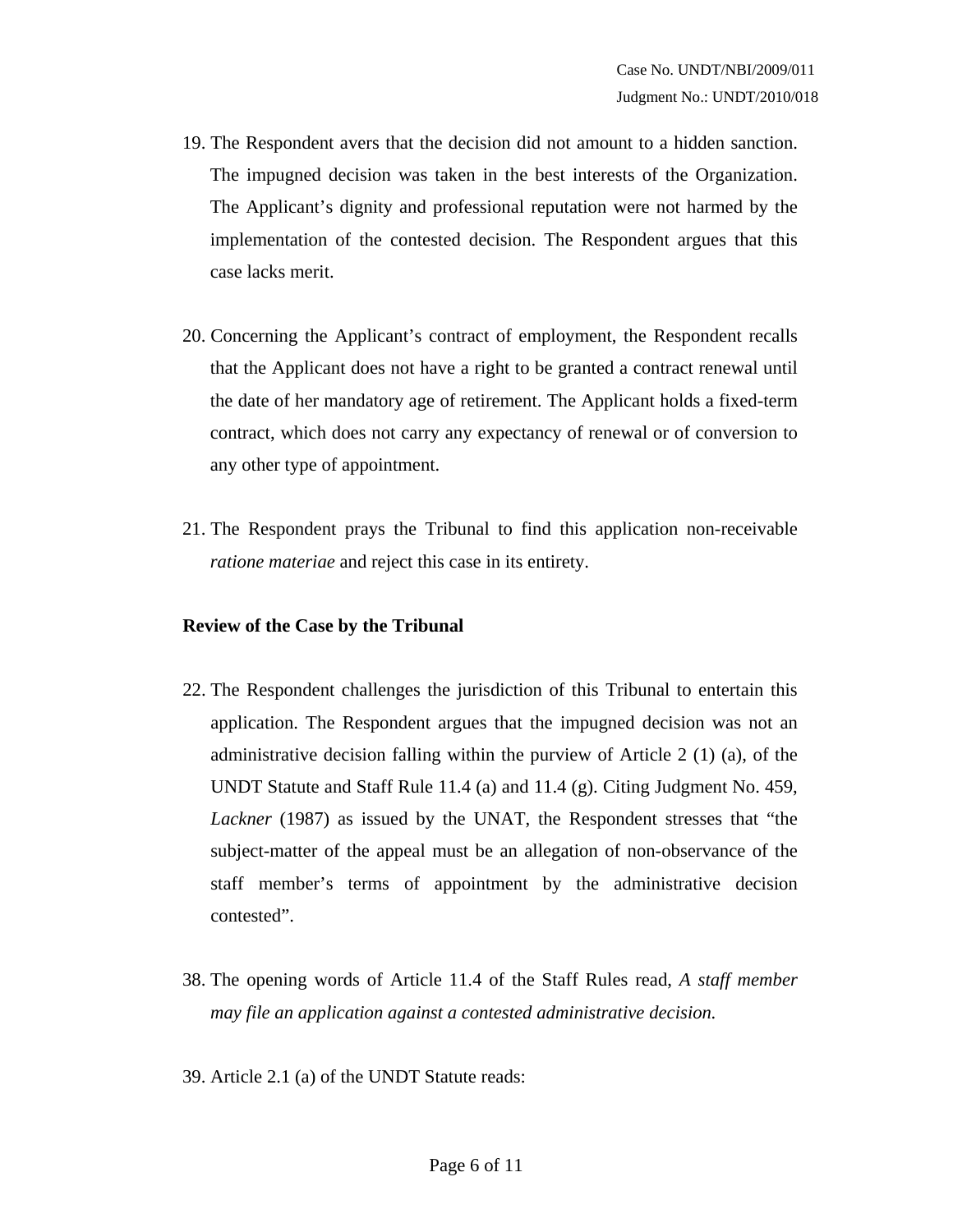*1. The Dispute Tribunal shall be competent to hear and pass judgement on an Application filed by an individual, as provided for in article 3, paragraph 1, of the present statute, against the Secretary-General as the Chief Administrative Officer of the United Nations:* 

*(a) To appeal an administrative decision that is alleged to be in noncompliance with the terms of appointment or the contract of employment. The terms "contract" and "terms of appointment" include all pertinent regulations and rules and all relevant administrative issuances in force at the time of alleged non-compliance;* 

- 40. In the case of *Andati-Amwayi*<sup>1</sup> , the Tribunal recalled that what constitutes an administrative decision would depend on a number of factors like the status of the decision maker, the nature of the act, the law or regulation under which the act was performed and the nature of the consequences of the act on one or more individuals. Reference was made to the case of **Teffera**<sup>2</sup>, where it was stated that, *Given the nature of the decisions taken by the administration, there cannot be a precise and limited definition of such a decision. What is or is not an administrative decision must be decided on a case by case basis and taking into account the specific context of the surrounding circumstances when such decisions were taken.*
- 41. The Tribunal takes the view that the decision taken by the administration to appoint an *ad interim* DCPM and to reallocate responsibilities and duties pursuant to that appointment was an administrative decision.
- 42. For the purposes of Article 2. 1 (a) of the UNDT Statute, it is not sufficient for the Applicant to merely establish that an administrative decision was taken in

 1 UNDT Judgment 2010/010 dated 22 January 2010.

<sup>2</sup> UNDT Judgment 2009/090 dated 17 December 2009.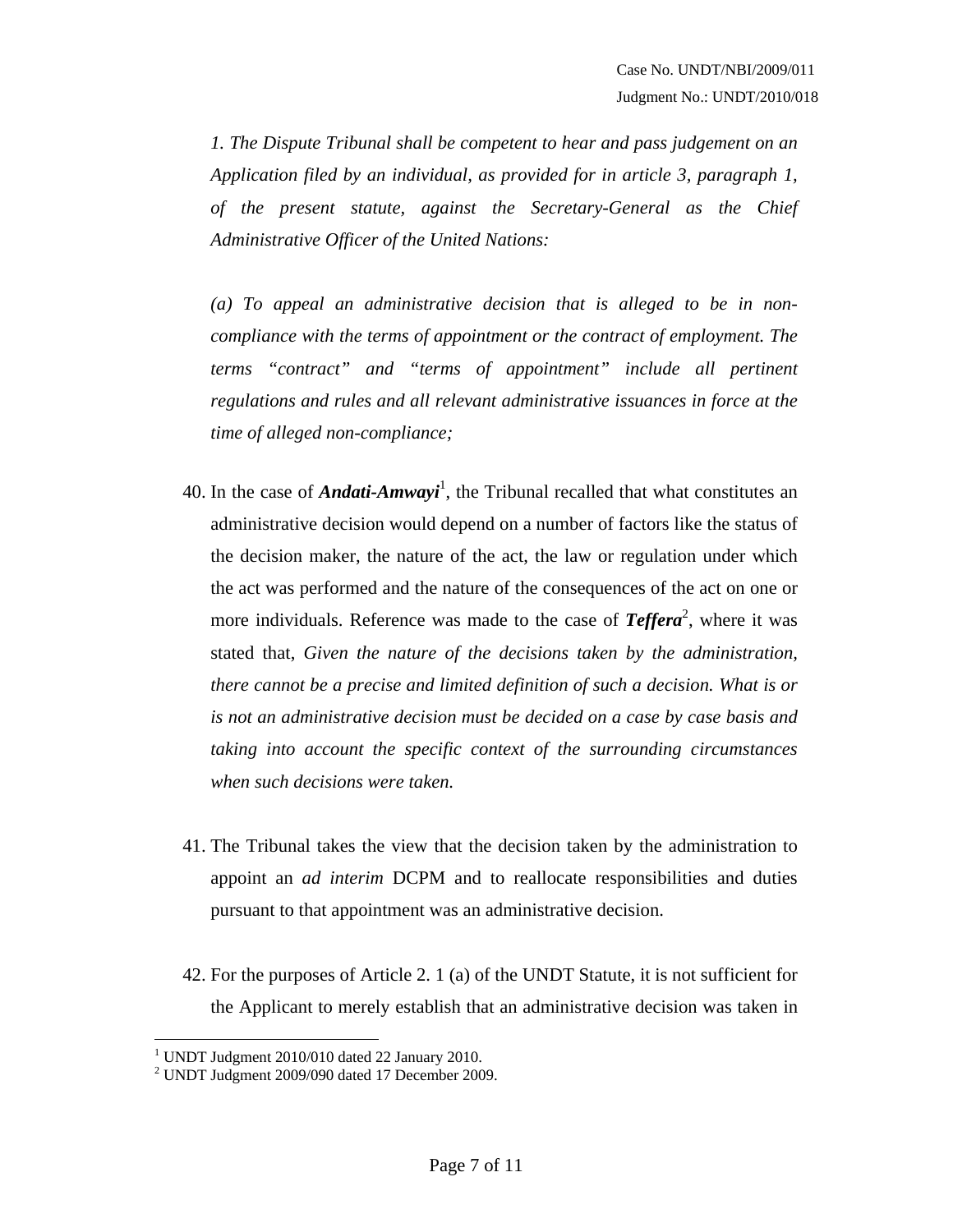the overall context of the position she holds or held. The Applicant should also prove that the impugned administrative decision was in non compliance with her terms of appointment or her contract of employment.

- 43. With regards to assigning activities to staff members, staff regulation 1.2 (c) provides that, *Staff members are subject to the authority of the Secretary-General and to assignment by him or her to any of the activities or offices of the United Nations* […]. By analogy, the same reasoning may be applied when considering the exercise of the discretion of the Respondent to appoint staff members and redistribute responsibilities, a power that is to be exercised fairly and keeping in mind the principle to be found in Article 101.3 of the United Nations Charter which reads, *The paramount consideration in the employment of the staff and in the determination of the conditions of service shall be the necessity of securing the highest standards of efficiency, competence, and integrity*.
- 44. The UNAT applied this principle in the case of **Van der Valk**<sup>3</sup> in which the Tribunal stated that, *it cannot substitute its judgment for that of the Administration in respect to reorganization of posts or staff in the interest of economy and efficiency*. In other words, the Secretary-General has the discretion to take decisions in the overall interest of the Organization so as to maintain or improve the effectiveness of the Organization.
- 45. Admittedly no discretion can be absolute. The exercise of the discretion should not be exercised in an unfair manner. In the case of **Seaforth**<sup>4</sup>, the UNAT recalled that, *Only where the Respondent's discretion is tainted by extraneous factors, such as prejudice, arbitrariness, improper motive, discrimination, for example, is such discretion subject to limitation.*

 3 UNAT Judgment No. 117 (1968), para. IV. 4 UNAT Judgment No. 1163 (2003) para. X.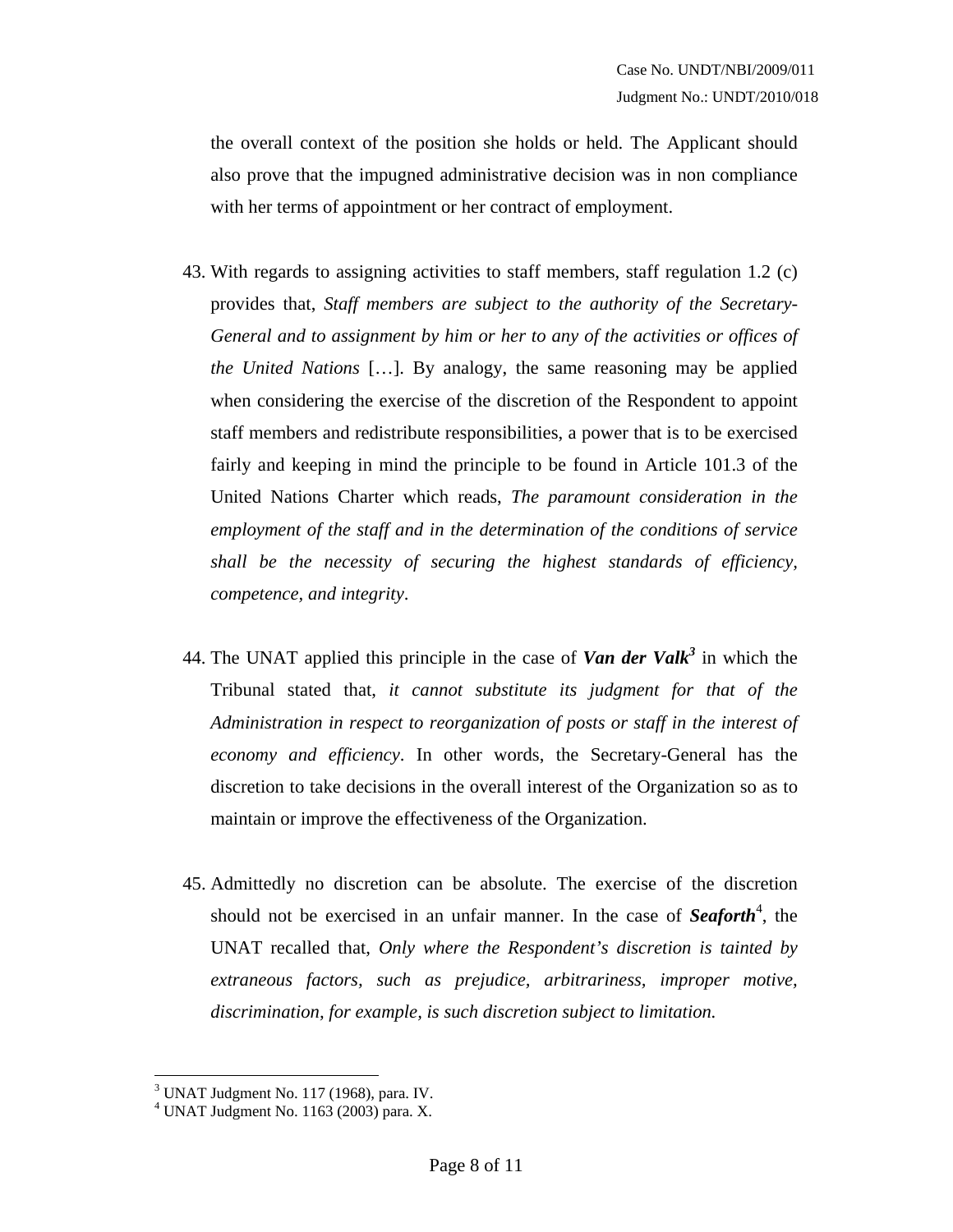- 46. The Tribunal also notes that the UNAT's view in the case of *Raj<sup>5</sup>* , which reads, *The mere fact that a reorganization may hinder the prospects or in any way affect the career of a staff member does not necessarily point to the existence of discrimination or improper motives in the Administration and thus, does not in itself give grounds for any claim against the decision taken. Responsibility of the Administration would only arise if the reorganization had been carried out for improper motives; in this case with the deliberate intention of damaging a staff member's position. It is for the staff member concerned to prove that the Administration exercised its discretion in this improper way.*
- 47. Examining the Applicant's allegations, according to which the decision was taken in breach of a general principle of law, namely that any international organization has a duty towards its staff to treat them with respect for their dignity and good name, the Tribunal could not find evidence that the decision was tainted by prejudice, discrimination or other improper motive against the Applicant<sup>6</sup>. There is no evidence either in support of the Applicant's contention according to which her reputation, dignity as well as career prospects have been affected.
- 48. The Tribunal notes that the Applicant did not spell out in clear terms the duties encumbered on her before the appointment of the *ad interim* DCPM. The Tribunal also observed that the challenged appointment was made at one level higher than the Applicant's. The Tribunal could not, therefore, find to what extent the Applicant's terms of appointment or her contract of employment were made worse or affected in any manner by the appointment of the *ad interim* DCPM or the new distribution of duties.

 5 UNAT Judgment No. 350, (1985), Para. IV.

<sup>6</sup> UNAT Judgment No. 834, *Kumar*, (1997) and Judgment No. 1069, *Madarshashi* (2002).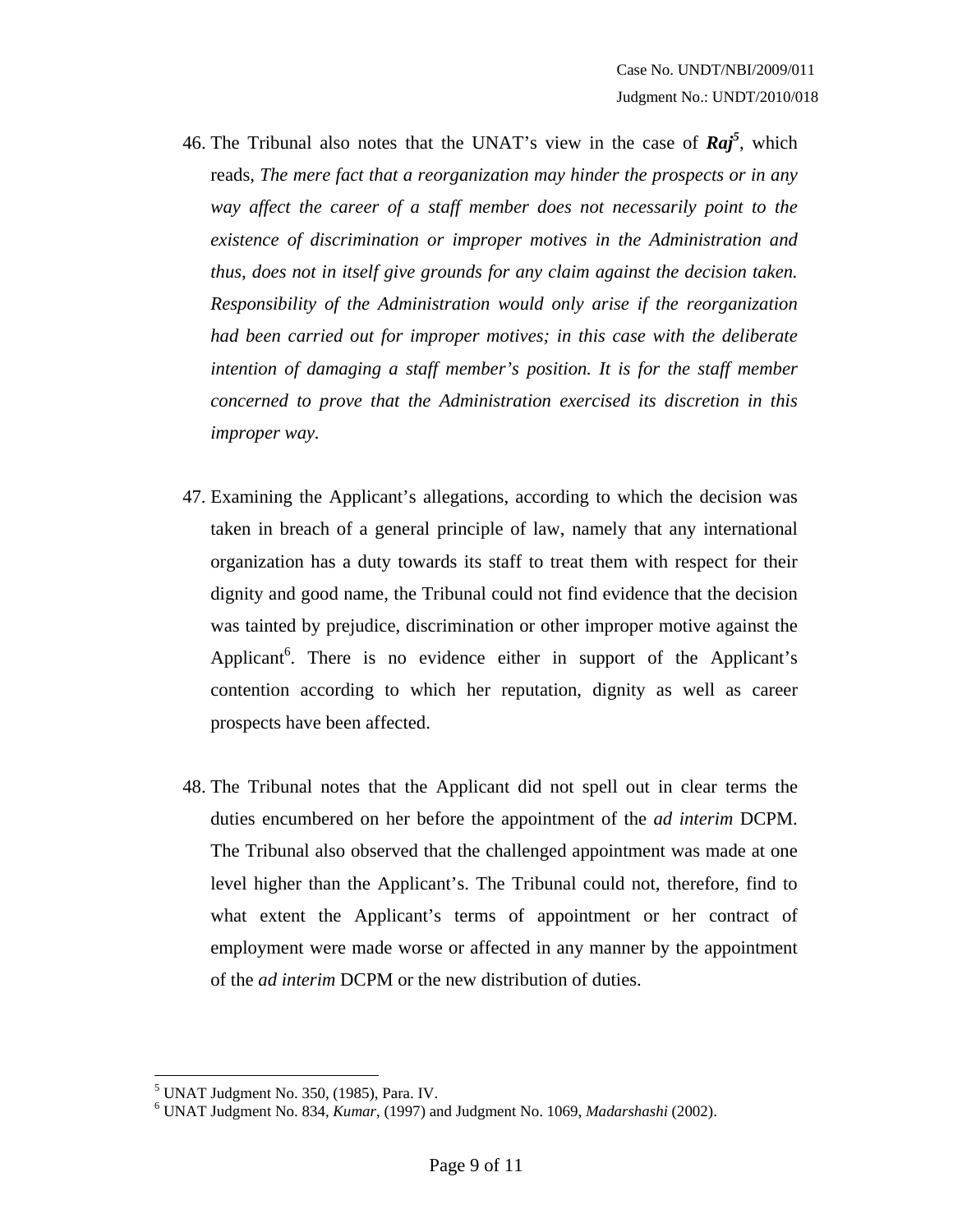- 49. The Tribunal found evidence, though, that the UN-HABITAT programme in Afghanistan was considered as one of the most important programmes in Afghanistan, which could have justified the creation of DPCM position and an *ad interim* appointment to oversee the senior management team, a matter which is at the discretion of the Secretary-General.
- 50. The Tribunal concludes, therefore, that there was a valid and rational exercise of the discretion by the Respondent in the decision making process and the decision leading to the appointment of an *ad interim* DCPM.
- 51. In the light of the foregoing, it is the finding of the Tribunal that, though there was an administrative decision taken by the administration within the meaning of Article 2.1 (a) of the UNDT Statute and, as explained above, the decision did not affect the terms of employment of the Applicant or her contract of employment.
- 52. The Applicant also prays that she be granted a contract renewal until the date of her mandatory age of retirement. The Applicant holds a fixed-term contract, which, as a rule, carries no expectation of renewal pursuant to Staff Rule 104.12 (b). It is not within the power of the Tribunal to order the Administration to renew her fixed-term contract indefinitively. This is a matter for the Administration. The Tribunal is only empowered to rule whether the terms of appointment or the contract of their employment have been fairly considered. The Applicant has not shown that the Administration has sought or is seeking to terminate her employment at this stage and there is therefore no live issue in respect of the duration of her contract before the Tribunal.
- 53. In the light of the Tribunal's review of the case, all prayers are rejected.